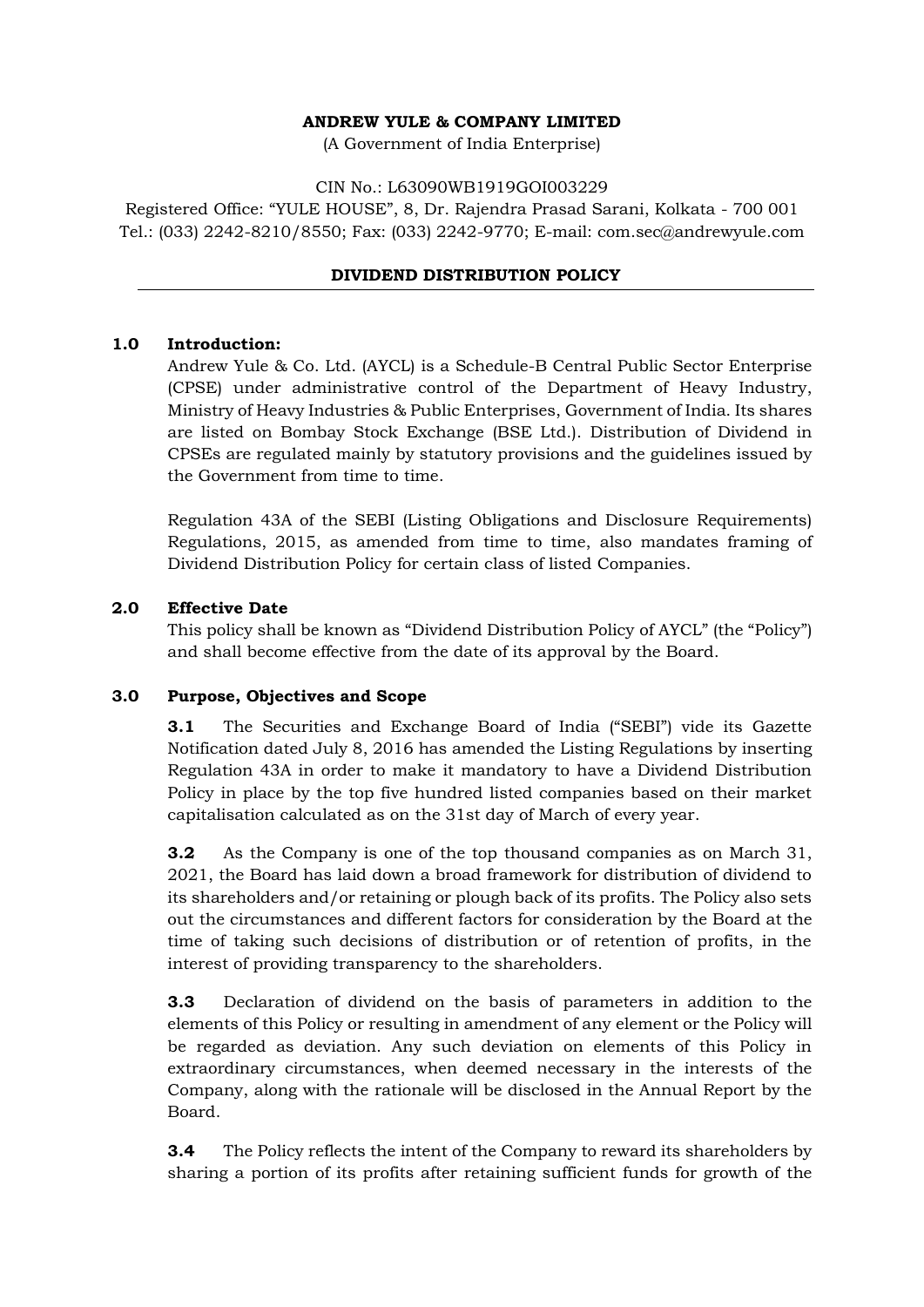Company. The Company shall pursue this Policy, to pay, subject to the circumstances and factors enlisted hereon, progressive dividend, which shall be consistent with the performance of the Company over the years.

# **4.0 Statutory Requirements**

While recommending, declaring and distributing the dividend, followings are to be complied with:

(a) Companies Act, 2013 and rules applicable thereon, including those with respect to mandatory transfer of a certain portion of profits to any specific reserve which may be applicable to the Company at the time of taking decision with regard to dividend declaration or retention of profit.

(b) Regulation 43A of SEBI (Listing Obligations and Disclosure Requirements) Regulations, 2015 (LODR) and as amended from time to time.

(c) Guidelines or directives issued by the Government of India.

(d) Any other applicable laws.

# **5.0 Prudential requirements**

Decision to declare dividend shall be taken up after taking into account the following.

(a) Profits of AYCL –

- i. In case of Final Dividend, the profits (after providing depreciation as per Companies Act, 2013) as per audited financial statements for the year for which the Final Dividend is proposed to be declared and after transferring to the reserves such amount as the Board of AYCL may consider appropriate.
- ii. In case of Interim Dividend, the profits as per the unaudited results for/upto the last quarter (after providing depreciation as per Companies Act, 2013) which have been approved by the Board and for which limited review as per "Listing Regulations" has been carried out.

(b) Specifically for interim dividends, the perception of the management with regard to likely profits in the remaining part of the financial year.

(c) Future Capital Expenditure plans of AYCL.

(d) Likely maturity of Short-term investments to ensure maximum returns.

(e) Likely fund requirements for other ventures.

(f) Expectation of shareholders /stakeholders

# **6.0 Financial and other important internal and external factors to be considered for dividend distribution**

In addition to the aforesaid parameters such as realised profits and proposed major capital expenditures, the decision of dividend payout or retention of profits shall also be based on the following factors/ parameters:

# **(a) CAPEX Plan:**

Funds required for CAPEX plan of the company

# **(b) Operating cash flow of the Company**:

If the Company can not generate adequate operating cash flow, it may need to rely on external funding to meet its financial obligations and sometimes to run the day-to-day operations. The Board will consider the same before its decision whether to declare dividend or retain its profits.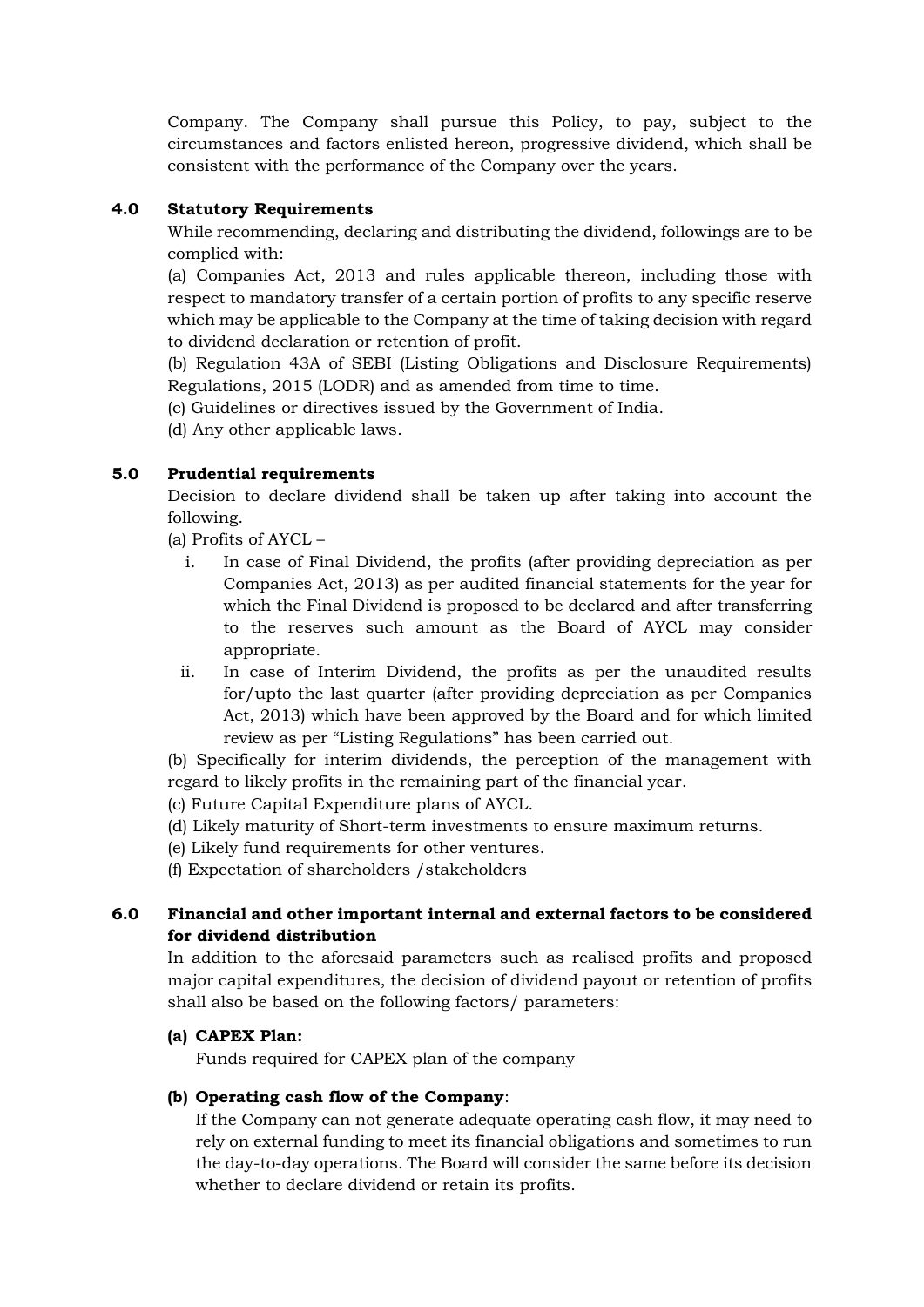#### **(c) Free Cash Flows:**

Free cash flows available to the company after providing for Internal Resource requirement for CAPEX, Working Capital, payment of liabilities, anticipated outflows, etc.

#### **(d) Obligations to lenders:**

The Company should be able to repay its debt obligations without much difficulty over a reasonable period of time. Considering the volume of such obligations and time period of repayment, the decision of dividend declaration shall be taken.

#### **(e) Economic Environment**

In case of uncertain or recessionary economic and business conditions, the Company will endeavour to retain larger part of profits to build up reserves to sustain future up downs.

#### **(f) Regulatory Norms**

Regulatory norms prescribed by the Central/Statement Governments, may affect company's margins and in turn affect the dividend payout.

#### **(g) Statutory Provisions and Guidelines**

Provisions of Companies Act and other statutory provisions with regard to declaration of dividend and guidelines issued by the Government from time to time.

#### **(h) Past performance/ Dividend history and reputation of the Company**

Dividend payment history and the impact of the decision on overall reputation of the Company.

**(i)** Any restrictions on payment of dividends by virtue of any regulation as may be applicable to the Company at the time of declaration of dividend.

### **7.0 Dividend pay-out ratio**

Dividend for every financial year shall be decided by Board inter alia considering the parameters indicated above, various statutory requirements, financial performance of the company and other internal and external factors enumerated in the policy.

However, the company would endeavor to pay minimum dividend as per statutory provisions and extant guidelines issued by the Government in respect of payment of dividend.

# **8.0 Circumstances under which the shareholders of the Company may or may not expect dividend**

The decision regarding dividend payout is a crucial decision as it determines the amount of profit to be distributed among shareholders of the Company and the amount of profit to be retained in business. The decision seeks to balance the dual objectives of appropriately rewarding shareholders through dividends and retaining profits in order to fund the growth plans of business.